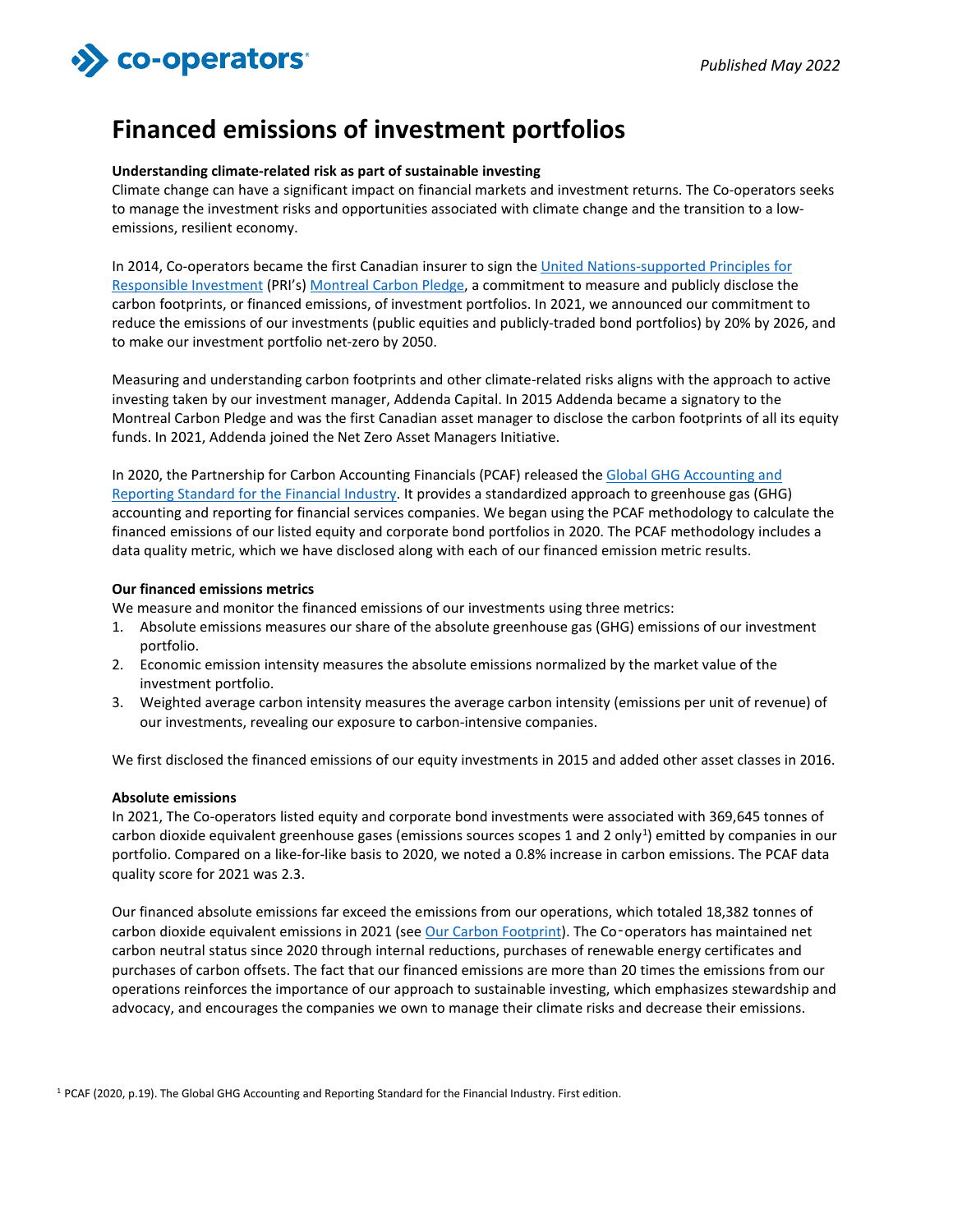

### **Economic emission intensity**

In 2021, The Co-operators listed equity and corporate bond investments had an economic emission intensity, or carbon footprint, of 67.0 tonnes of carbon dioxide equivalent per million dollars invested. Compared on a like-forlike basis to 2020, we noted a 13.8 per cent decrease in the carbon footprint.

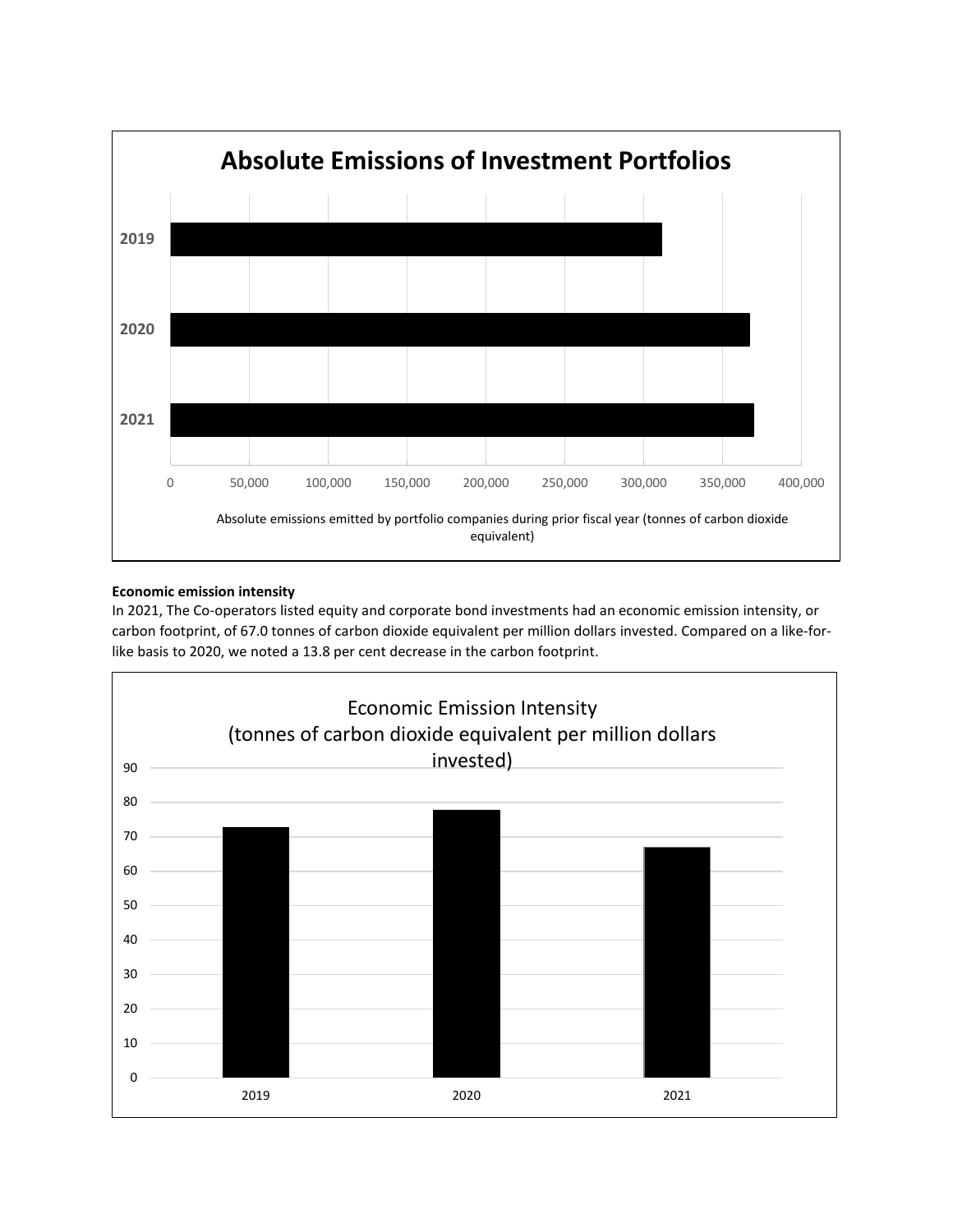#### **Weighted average carbon intensity**

The weighted average carbon intensities of some of the portfolios representative of The Co-operators investments are shown in the graph below. The Co-operators REIT portfolio has slightly higher emissions on average than the benchmark while the weighted average carbon intensity of our other portfolios are below the benchmark.



#### **Methodology: How we calculate our financed emissions**

The methodology for measuring financed emissions is evolving, and many data gaps exist. As noted above, we have begun basing our calculations on the PCAF methodology. The following key points from our methodology ensure transparency in our approach.

- 1. Data sources:
	- a. Reported and estimated greenhouse gas emissions data from MSCI ESG Research.
	- b. Market and fundamental data from MSCI ESG Research and Bloomberg.
	- c. Index data from MSCI and S&P.
- 2. Greenhouse gas emissions data are from 2019 and 2020 and cover scopes 1 and 2. Enterprise value including cash (EVIC) data from MSCI ESG Research is from the most recent fiscal year end.
- 3. Asset classes covered: Our disclosure covers listed equity and corporate bonds which includes our Canadian, U.S., and international equities, as well as our REIT portfolio, preferred shares and corporate bonds.